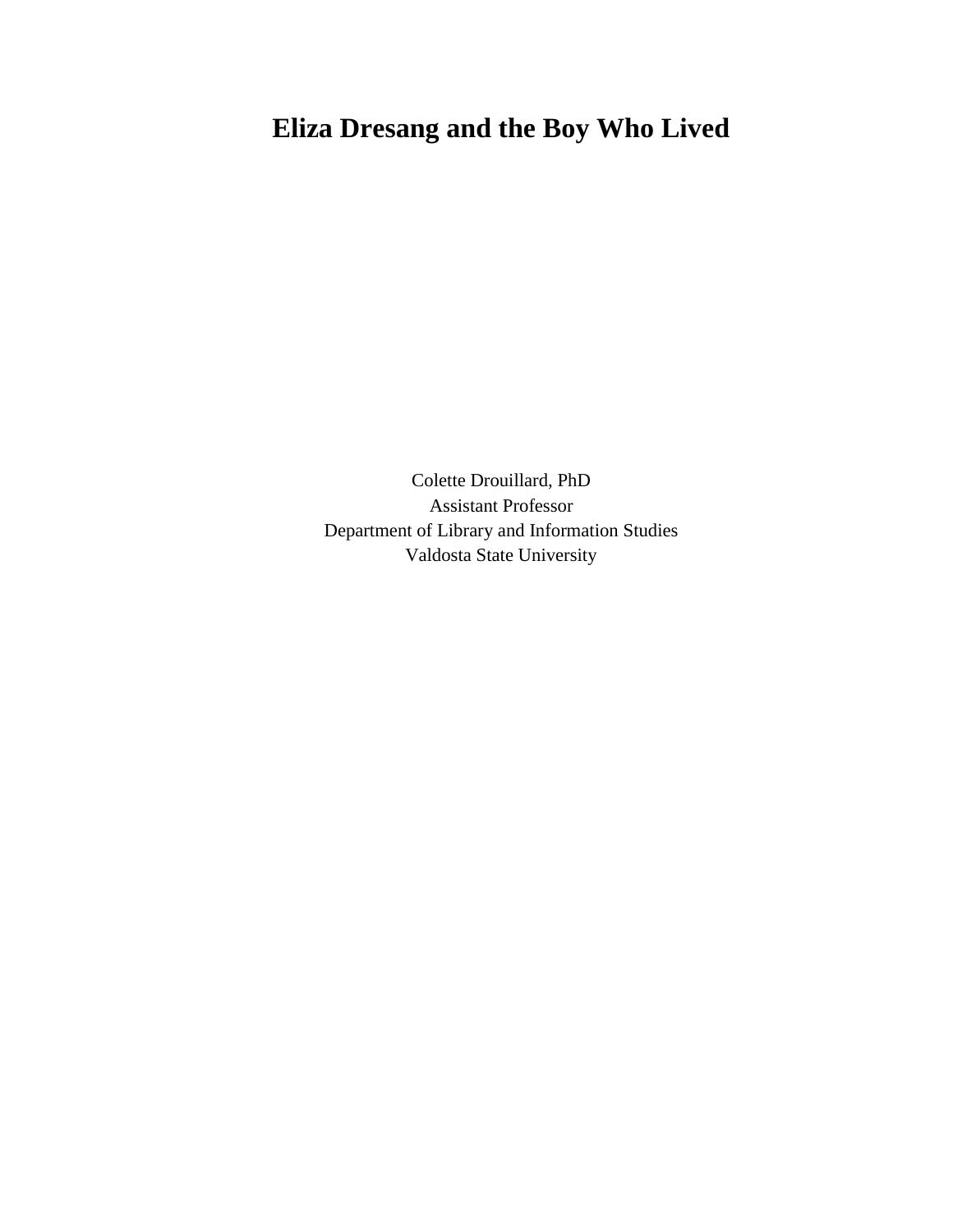## **Eliza Dresang and the Boy Who Lived**

**By Colette Drouillard**, PhD, Assistant Professor, Department of Library and Information Studies, Valdosta State University

Eliza Dresang's expertise in children's and young adult literature is evident through the wide range of books, articles, committees, and projects she wrote or contributed to over the course of her career. Her interest in Harry Potter was a very small and seemingly minor component of her entire body of work; however, this series of books and the impact they had on young readers captivated her attention in a variety of ways over the course of the publication of the books and continued until the time of her death.

Dresang's work initially focused on two areas: gender and censorship. She first addressed the issue of Harry Potter and censorship as "lessons for the digital age."<sup>1</sup> She discussed the relentless challenges made to J. K. Rowling's *Harry Potter and the Sorcerer's Stone* and the six subsequent books. 2 In 2011 she returned to the issue of censorship in a *VOYA* article "Teens Fight for the Right to Read, Write, and Speak," with discussion of an incident in Zeeland, Michigan, where the superintendent issued a directive that the first three Harry Potter books be removed from school libraries and no future books in the series be purchased. A group of infuriated students, backed by the American Library Association and other anti-censorship organizations, established the website *Kidspeak: Where Kids Speak Up for Free Speech* (no longer available). More than 18,000 tweens and teens across the country joined *Kidspeak* to protect the right to read. Under this pressure, the superintendent reversed his decision.<sup>3</sup> In the only Harry Potter challenge to go to court, Dakota Counts, supported by her parents, stood up for her right to read the Harry Potter books without her parents' written permission. In *Counts v. Cedarville School District*, District Court Judge Hendren ruled that the school district must place no restrictions on circulation of the books.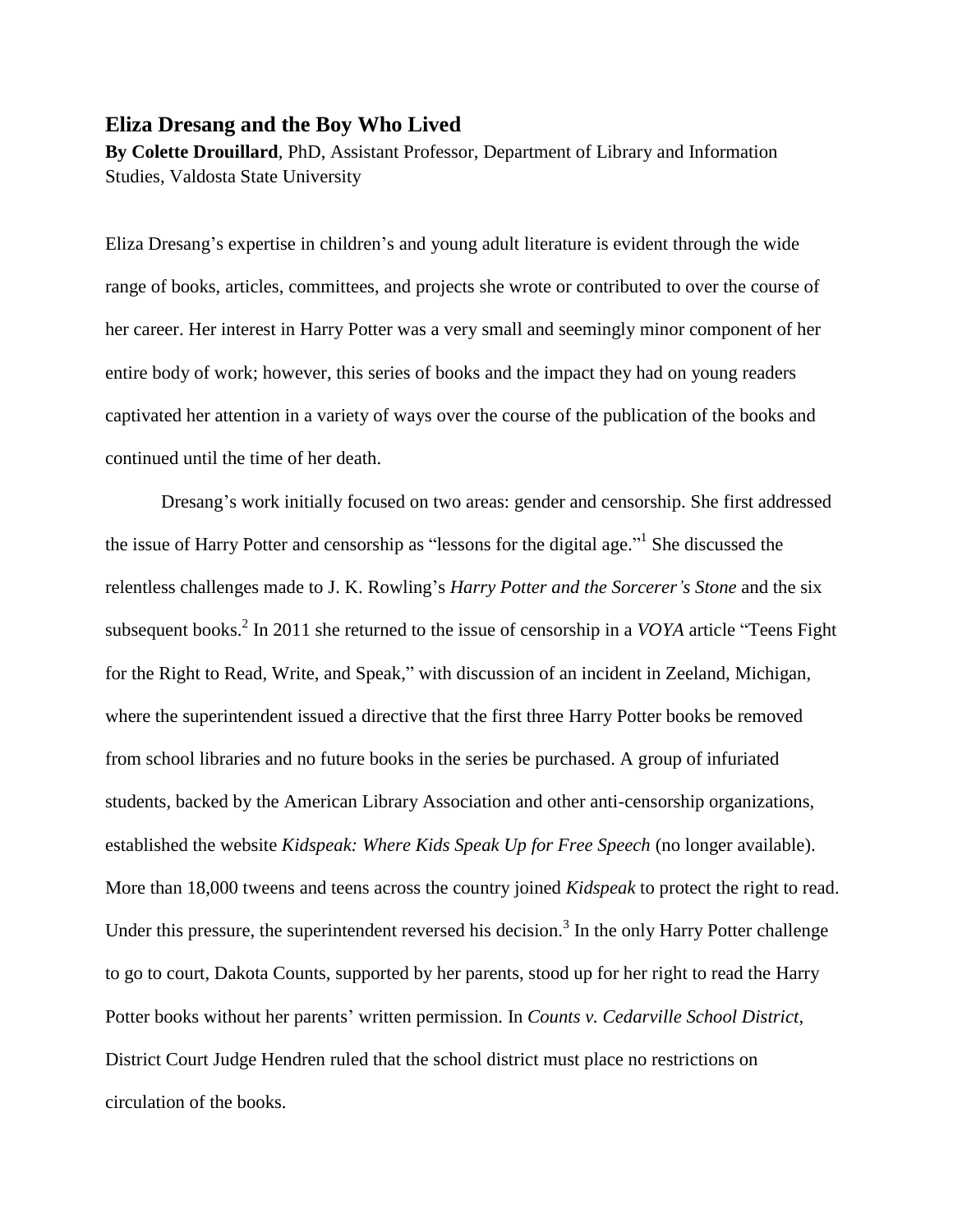Dresang's outspoken participation in the support of children's right to access literature has been recognized in articles and books; however, it is the topic of the character Hermione Granger and the role of gender where she truly provides a perceptive perspective that continues to be debated and discussed. Dresang's 2012 essay "Hermione Granger and the Heritage of Gender" has been cited many times as a foundation of the study of gender in the Harry Potter novels. In it Dresang finds that Hermione is portrayed as a bookish individual who supports and guides Harry through her research and work. She is the dominant force in Harry's success until the sixth novel, *Harry Potter and the Half-Blood Prince*, where her role as Harry's educator is taken over by Dumbledore. Dresang sees Hermione as being far more successful than she is made out to be by other literary critics, such as Farah Mendlesohn, who have also focused on this topic.<sup>4</sup> Dresang points out that Hermione gains agency and is able to take more control of her situation through her own actions than Mendlesohn gives her credit for. Dresang finds evidence in the text to be considerably more optimistic about Hermione's self-determination through her insistence about being sorted by the Hat and her refusal to be deterred from her purposes, whether it be learning, admonishing about rules, or championing the underdog.

Dresang argues that the Harry Potter novels are, in fact, feminist in nature.<sup>5</sup> She bases her analysis on what Rowling has actually written, and not on what Rowling could or should have written; moreover, Dresang refuses to view Rowling's writing as female subjectivity seeking to confirm itself through discursive strategies of the fictional text. On the other hand, numerous comments and interviews given by Rowling confirm Dresang's opinion that the author did not write her novels as consciously feminist, i.e. with the express intention of promoting the equality of women. 6

Dresang argues in defense of Hermione and Professor McGonagall, but does so by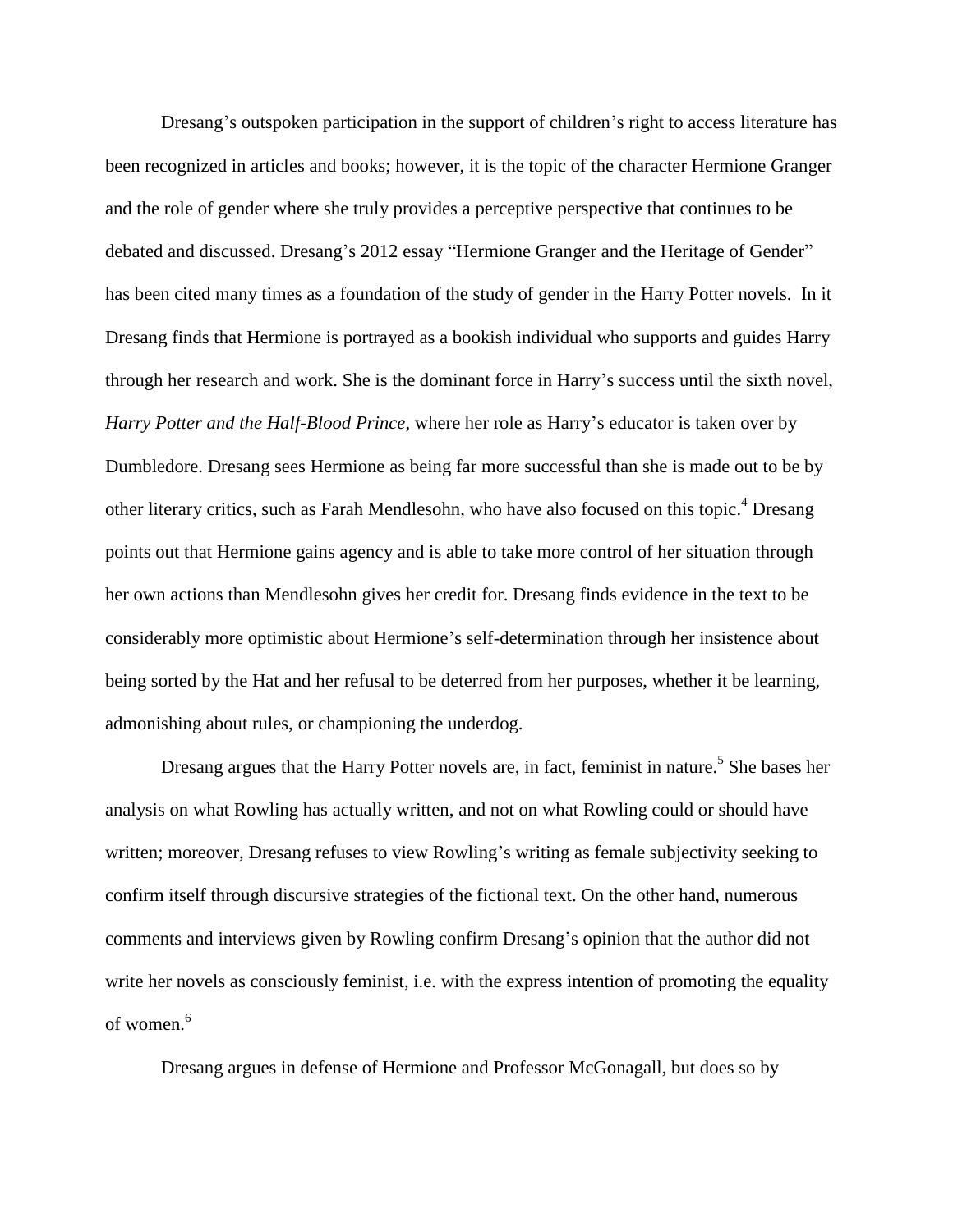looking at the books and the characters through various feminist lenses that offer a multiplicity of readings. Some critics, for example, are critical of Hermione's plastic surgery in *Harry Potter and the Goblet of Fire*, where Hermione's big front teeth are straightened and made smaller, and her hair is no longer bushy when she attends the Yule Ball with Viktor Krum. But Dresang acknowledges that feminist criticism is not monolithic and discusses the different ways in which Hermione's actions can be viewed using various feminist approaches: "Radical-libertarian feminists maintain that females have the right to do whatever they want to with their bodies, while radical-cultural feminists would more likely disapprove of using the body in this manner to attract male attention."<sup>7</sup> Dresang acknowledges that the portrayal of gender in Rowling's novels creates a "mixed and inconclusive picture," and that the books do not represent utopian possibilities but instead depict "the far less than ideal reality of the late twentieth and early twenty-first centuries." 8

Dresang distinguishes between caricature and stereotype characters. Literary caricature is a representation that includes comic exaggeration in the description of the internal or external characteristics of a character and always refers to the individual. Stereotype refers to a group and represents a mental picture that a society has created about that group, as well as simplified opinions, prejudice, etc.<sup>9</sup> Rowling herself has mentioned that she based the character of Hermione on a "caricature" of herself when she was younger.<sup>10</sup> In the first novel, Hermione is unable to suppress her boastful nature while on the train to Hogwarts and tells everyone that she has already read numerous books, that she knows everything about a variety of magical beings, and that she is intimately acquainted with Harry Potter's history. Hermione has not yet learned how to share her knowledge with others without alienating them in the process. Another aspect of the author that is apparent through Hermione is her dedication to the rights of other beings (e.g., minorities, the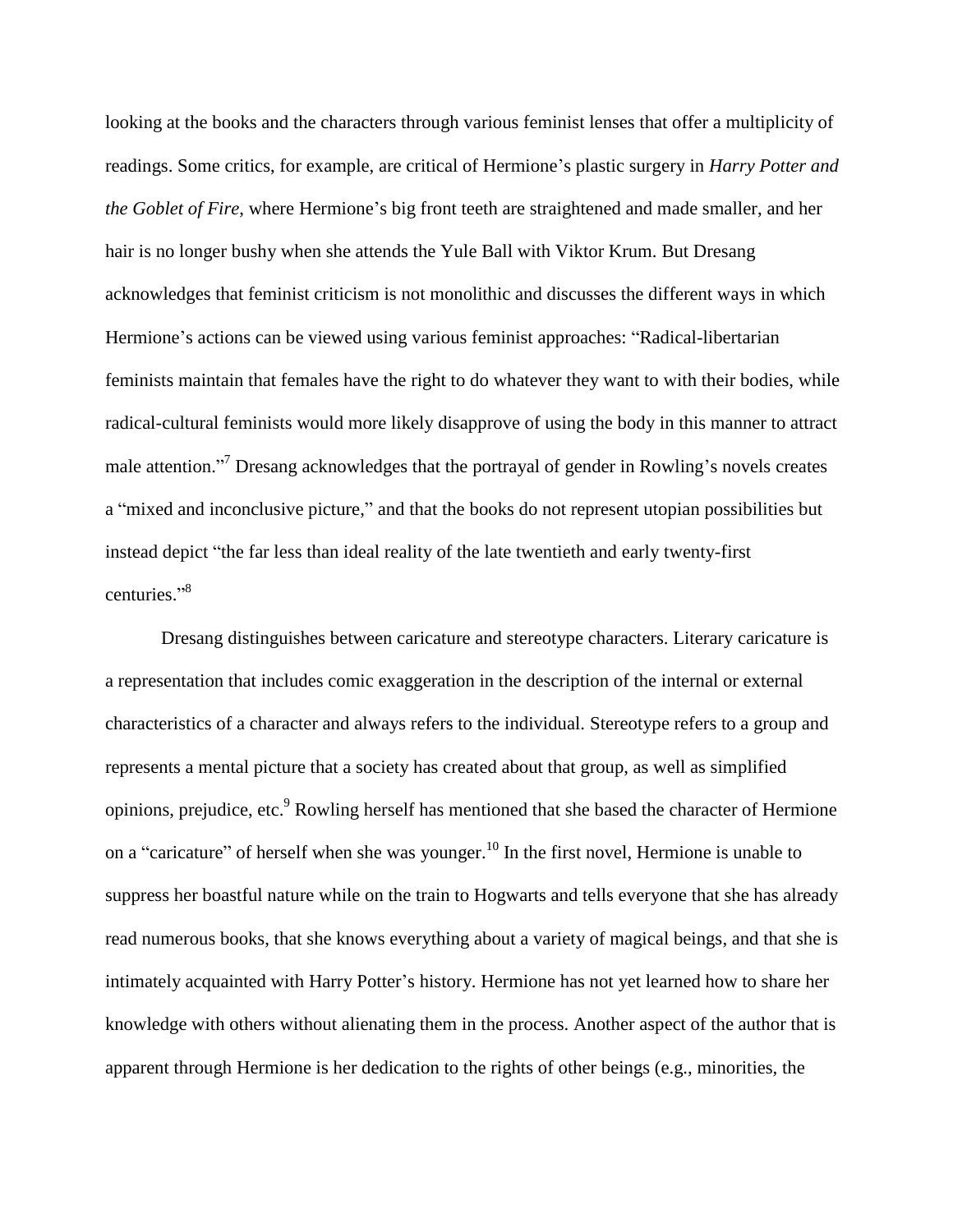poor). Rowling used to work for Amnesty International in London and was involved with the problem of human rights in Africa. In the novels, Hermione fiercely fights for the rights of the House-Elves, which does not reverberate well with her classmates.

According to Dresang, the stereotypes in Hermione's characterization are reflected in her hysterical, timid, and fearful behavior, as well as the language that Rowling uses to describe this behavior. These are typical terms connected with the "weaker" sex (crying, sobbing), and in the novels they are never used to describe male characters. This leads to the false interpretation of female characters as weak or comical, which is unacceptable in feminist criticism. In spite of this, Dresang views Hermione as a positive character because she is a perfect example of the idea that possessing information and knowledge leads to power. Thanks to the many books she has read, Hermione often saves the other characters, and her incredible industry, which sometimes borders on stubbornness, contributes to some readers' misconstrued view of her as invulnerable and indestructible. Regarding Hermione's crying and sobbing, Dresang points out that Rowling stated several times that she had never cried herself, so Hermione's hysterical outbursts and weeping occur too often for us to view them as a credible development of her character. This behavior is completely inconsistent with her key role in the novels. Dresang sees in this a deliberate exaggeration of characterization concealing some kind of special agenda by Rowling.

However, Hermione's character develops from novel to novel, and the above-mentioned descriptions are gradually replaced by those with stronger adjectives and verbs as she becomes more powerful and focused on world problems. Roberta Seelinger Trites calls such an approach "subverting stereotypes," which can appear over the course of a novel, although the hero or heroine does not possess any particular abilities or powers at the beginning.<sup>11</sup> Hermione's character grows beyond the stereotype of the weak woman/geek and gradually attains abilities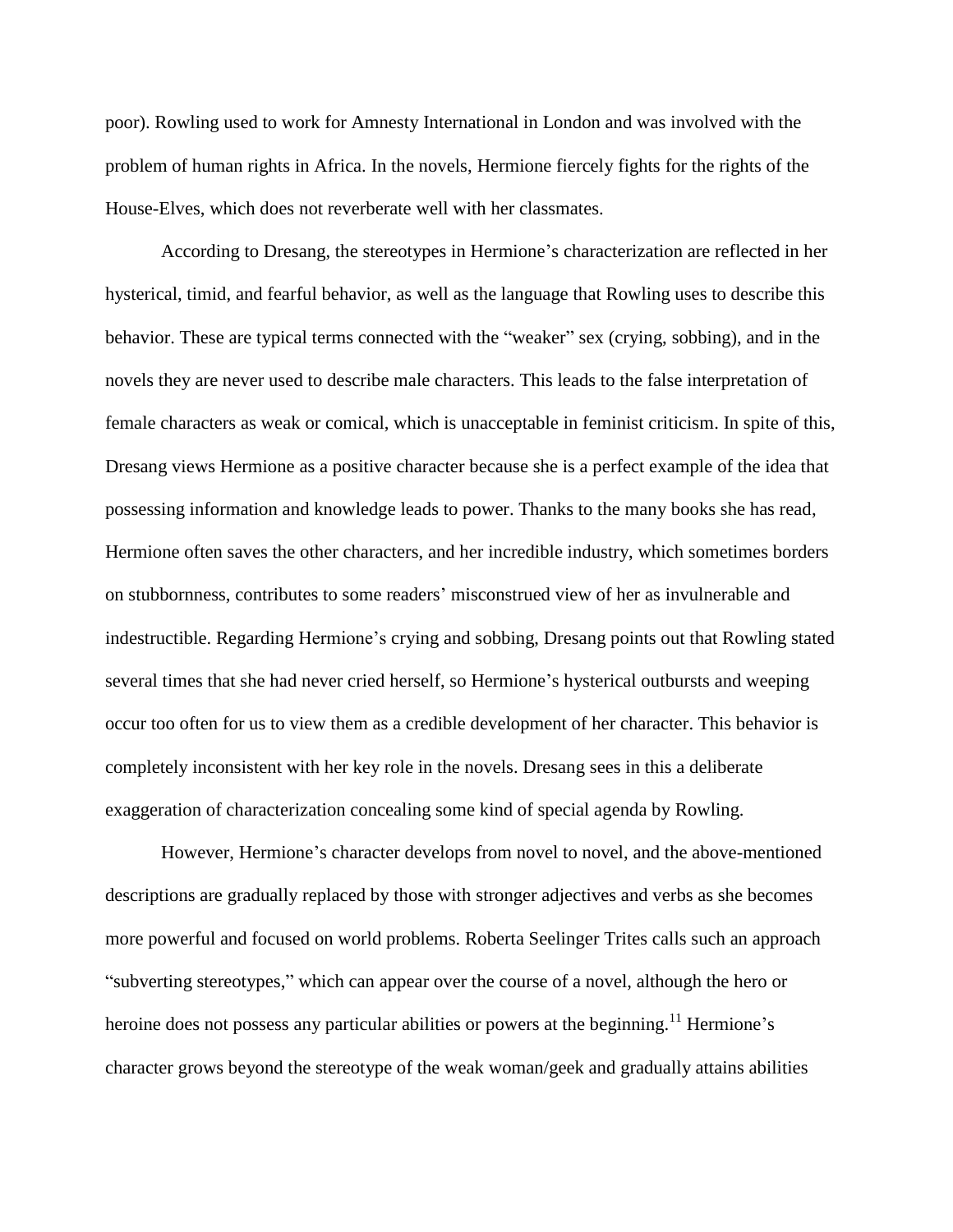usually attributed to male heroes, a process that could be termed androgynization. It should be pointed out that not all feminists agree with such an androgynous approach to feminism, as Dresang discusses:

While radical-libertarian feminists believe both men and women should be androgynous, that is, have access to the full range of so-called male and female characteristics, radicalcultural feminists look more to the enhancement of the so-called female qualities. Although the series is not finished, by book four Hermione seems to be in the process of combining both masculine and feminine traits and thereby subverting the stereotypes imposed on her in earlier books. $12$ 

Dresang's Radical Change theory, first described in her 1999 book, *Radical Change: Books for Youth in a Digital Age*, was developed in the mid-1990s. It serves as a lens through which to explain and use contemporary literature to examine youth growing up in the Digital Age. It identifies changes in forms and formats, perspectives, and boundaries in this body of literature—all changes related to the interactivity, connectivity, and access of the Digital Age.

When Dresang first conceived the Radical Change theory, almost everyone agreed that digital technologies were changing radically, yet almost no one acknowledged the concomitant change in a growing cadre of printed books for youth. Moreover, those who did take note of the changes in books saw little or no relationship between these alterations and the Digital Age in which they were written, illustrated, and published. Consequently, in discussions of the integration of technology in education, printed books were often either forgotten or treated as a completely different, unrelated entity.

In her 2008 reflection on her book, Dresang realized that Radical Change was then and is still the only theory that makes this connection between printed books for youth and the digital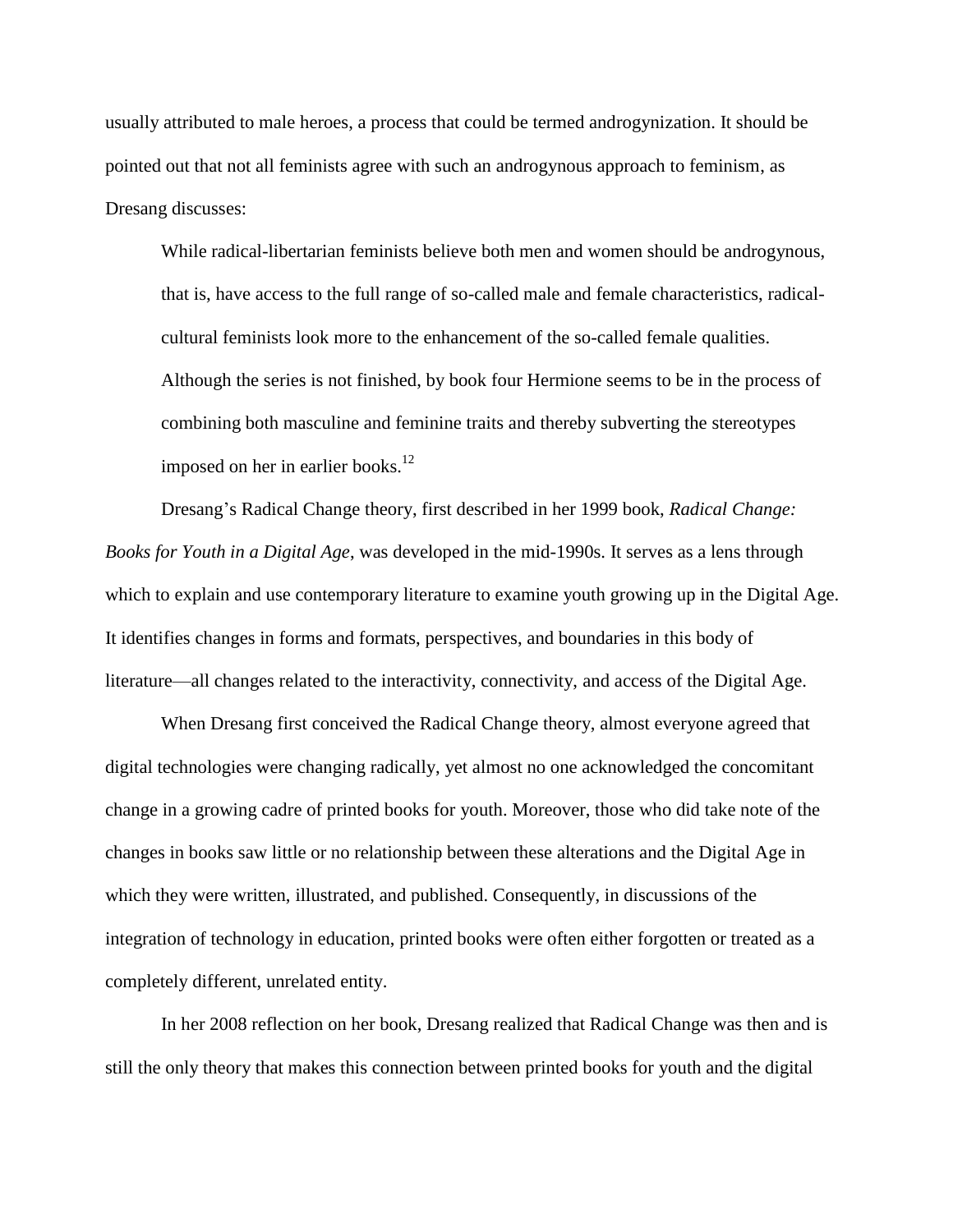environment. Radical Change is what is known as a spatial/temporal theory, rooted in the belief that authors and illustrators are influenced by the time and place within which they write. As Dresang points out, Mikhail Bakhtin noted that "for the purpose of his writing, an author must create entire worlds and, in doing so, is forced to make use of the organizing categories of the real world in which he lives."<sup>13</sup> Radical Change theory fits this tradition. It recognizes that temporal and spatial relationships in the digital world have "resulted in historically manifested narrative forms," in this case narrative forms of interactivity, connectivity, and access in books for youth.<sup>14</sup>

The principles upon which Radical Change are based explain how this offline/online synergy has grown and developed. Dresang finds that the Harry Potter books precipitated the largest online literary community in Internet history, a community of intense book discussion, role-playing, and creative writing. Dresang concludes that Radical Change predicts even more synergy of media as the Digital Age principles mature. The synergy created by shared interactivity, connectivity, and access between the print and digital environments makes all types of media involved more dynamic.

In 2014 Dresang, in collaboration with Kathleen Campana, turned to a new yet related element found in the Harry Potter series, that of the intratextual repetition used by Rowling. Dresang and Campana discuss how Rowling's intratextuality ultimately offers readers pleasure when they recognize that uncontextualized hints—references not discernible as significant upon first reading—are available to be recalled and found.<sup>15</sup> While foreshadowing is commonplace in literature, Rowling's particular type of intratextuality appears to be unique.

One example of intratextuality discussed by Dresang and Campana involves the character of Mrs. Figg, Harry's cat-loving neighbor. Mrs. Figg first appears in *Harry Potter and the Sorcerer's Stone* when the Dursleys leave Harry with her and go out to celebrate Dudley's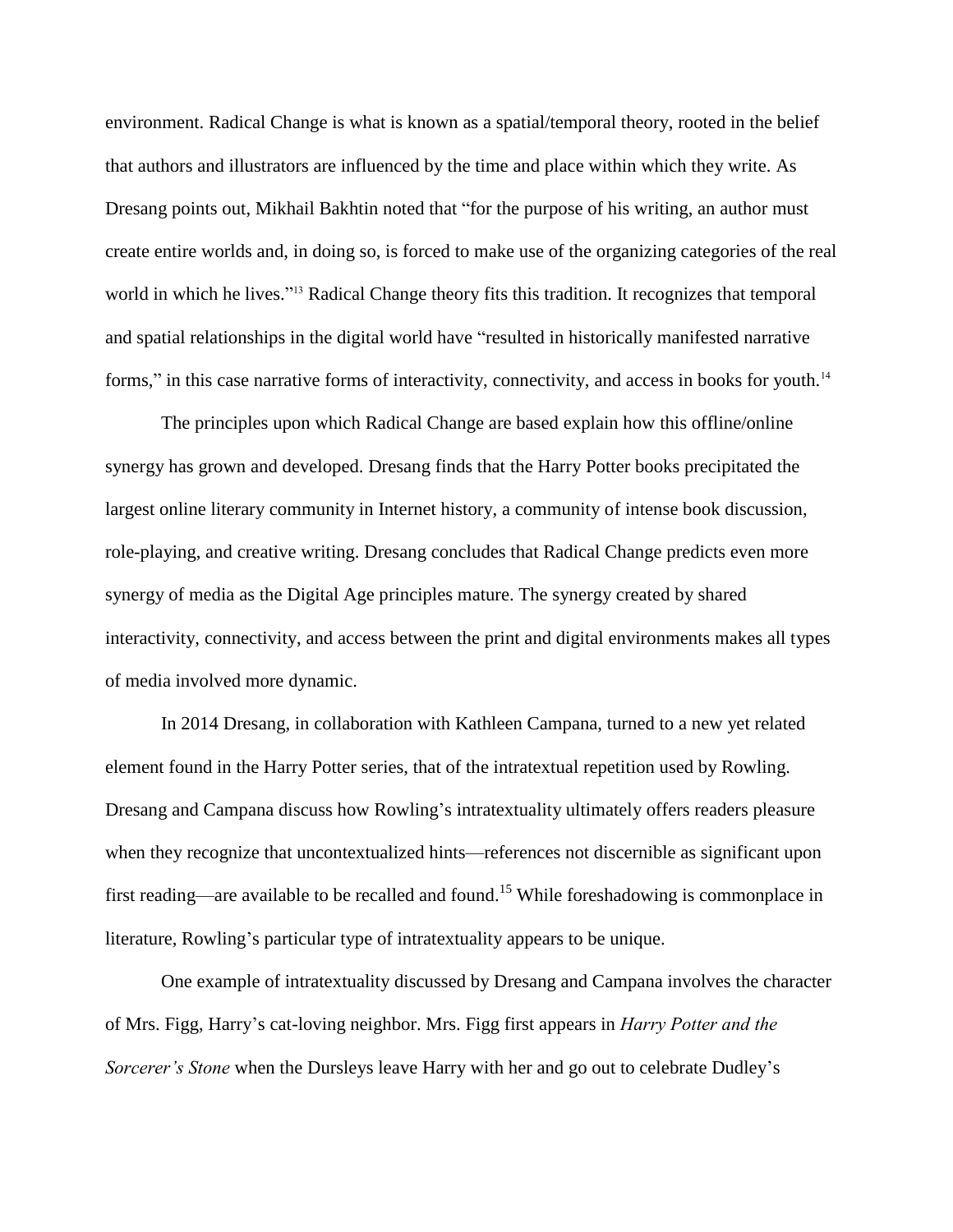birthday. She reappears at the end of *Harry Potter and the Goblet of Fire* and again at the beginning of *Harry Potter and the Order of the Phoenix*. In this latter appearance, it is revealed that Mrs. Figg is a squib (a member of a wizarding family who does not have magical powers) and that she has been keeping an eye on Harry for Dumbledore the entire time he has lived with the Dursleys. Dresang and Campana find that it was therefore possible for a reader to deduce that Mrs. Figg does not invite Harry to tea only to be nice, but also to look out for him. They conclude that astute readers would therefore be able to deduce that while Harry feels forgotten and ignored by Dumbledore, the headmaster is actually watching over Harry and is concerned for his welfare.

Although intertextuality is evident throughout Rowling's series, close analysis of her work by Dresang and Campana reveals that both within and across the seven volumes, she also employs self-citational intratextuality. Dresang and Campana define intratextual repetition as "repetition as adaptation or unfoldering, repeating always with a difference."<sup>16</sup> Rowling's uncommon use of intratextual repetition, simple or complex, begins with an insertion of the entity to be repeated (a person, an inanimate object, a place, or a magical spell), without any signal that this element is to be taken as particularly meaningful. But its repetition in another context and at a later point plays a significant role in furthering the story. With no contextual clues from the author, readers are on their own to discover these treasures, as if Rowling is saying, "Maybe it's something you need to find out for yourself."<sup>17</sup> Dresang and Campana suggest that while Harry and his friends might call this type of repetition "transfiguration," they could also call it, simply, "magic."

Whereas intertextuality offers extra reading pleasure to the most informed readers, Dresang and Campana find that intratextuality offers rewards to a wider range of readers. Intratextuality within the Harry Potter books had not been discussed in any academic paper that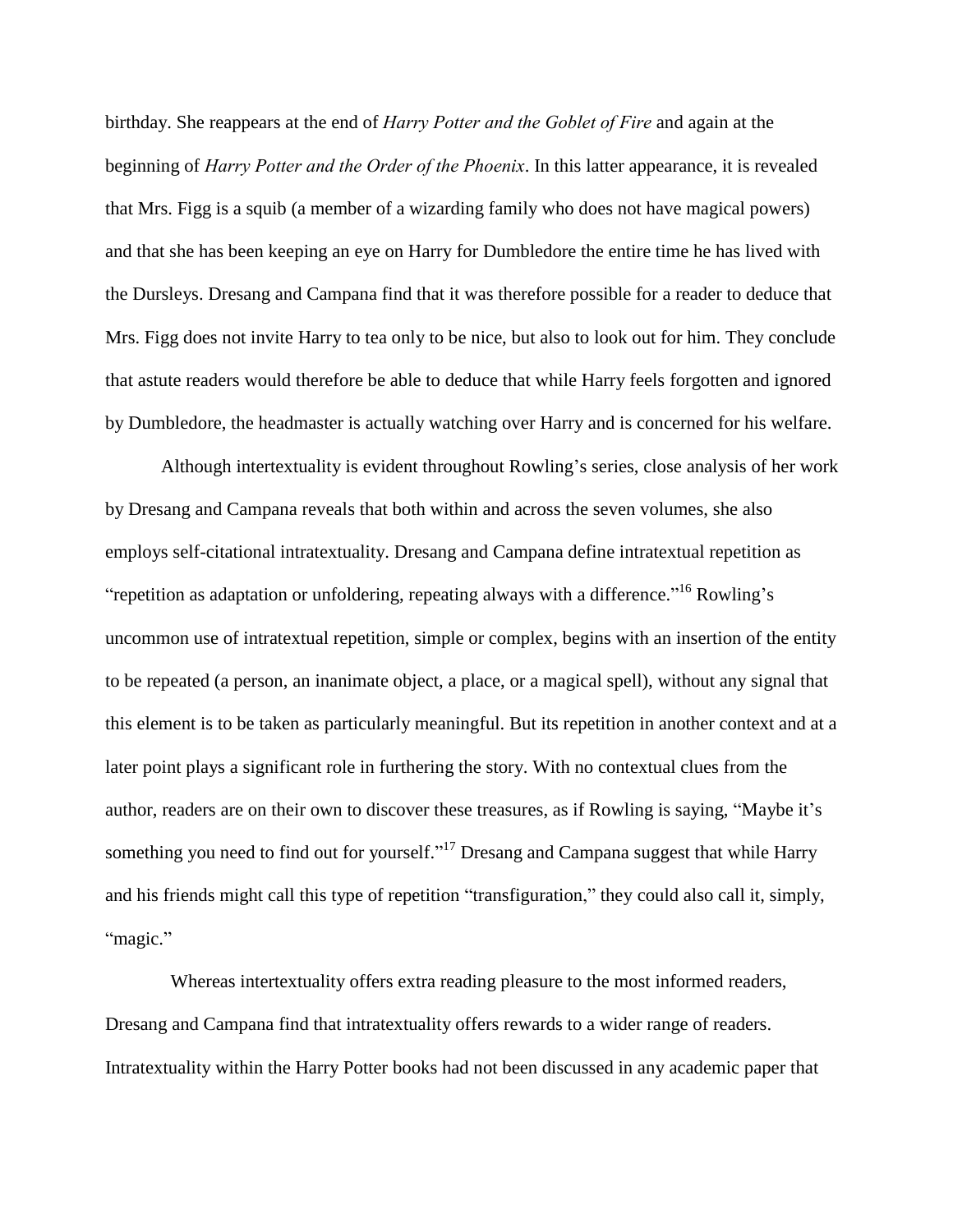Dresang and Campana could locate, despite the dozens of examples of intratextual repetition in the series. They outline four examples, demonstrating their usefulness to four different types of readers, which they call the informed reader, the reflective reader, the astute reader, and the learning reader.<sup>18</sup> Dresang and Campana conclude that Rowling's use of intratextuality extends the pleasure of being in the know—a pleasure normally offered only to the most informed readers through intertextuality—to any careful reader of the Harry Potter series. In effect, Rowling's use of intratextuality produces both the frame for the cultural unit of careful readers of the series and the means for various kinds of readers to fit within that frame.

Eliza Dresang's impact in the field of Harry Potter research is perhaps most impressive in that it was fueled by her passion for the books and for the community of readers that was created through reading these books. Her recognition of the potential impact that these books would have on readers was ahead of its time. Her ability to contribute a unique point of view on the impact of this series for readers has added an important perspective to the scholarship of Harry Potter, whether she was discussing the attempted censorship of the books, the way in which the role of Hermione Granger reflected gender, Rowling's use of intertextual repetition, or in her most self-reflective look at the series, the ways in which the Harry Potter books precipitated the largest online literary community in Internet history, as demonstrated by her own theory of Radical Change.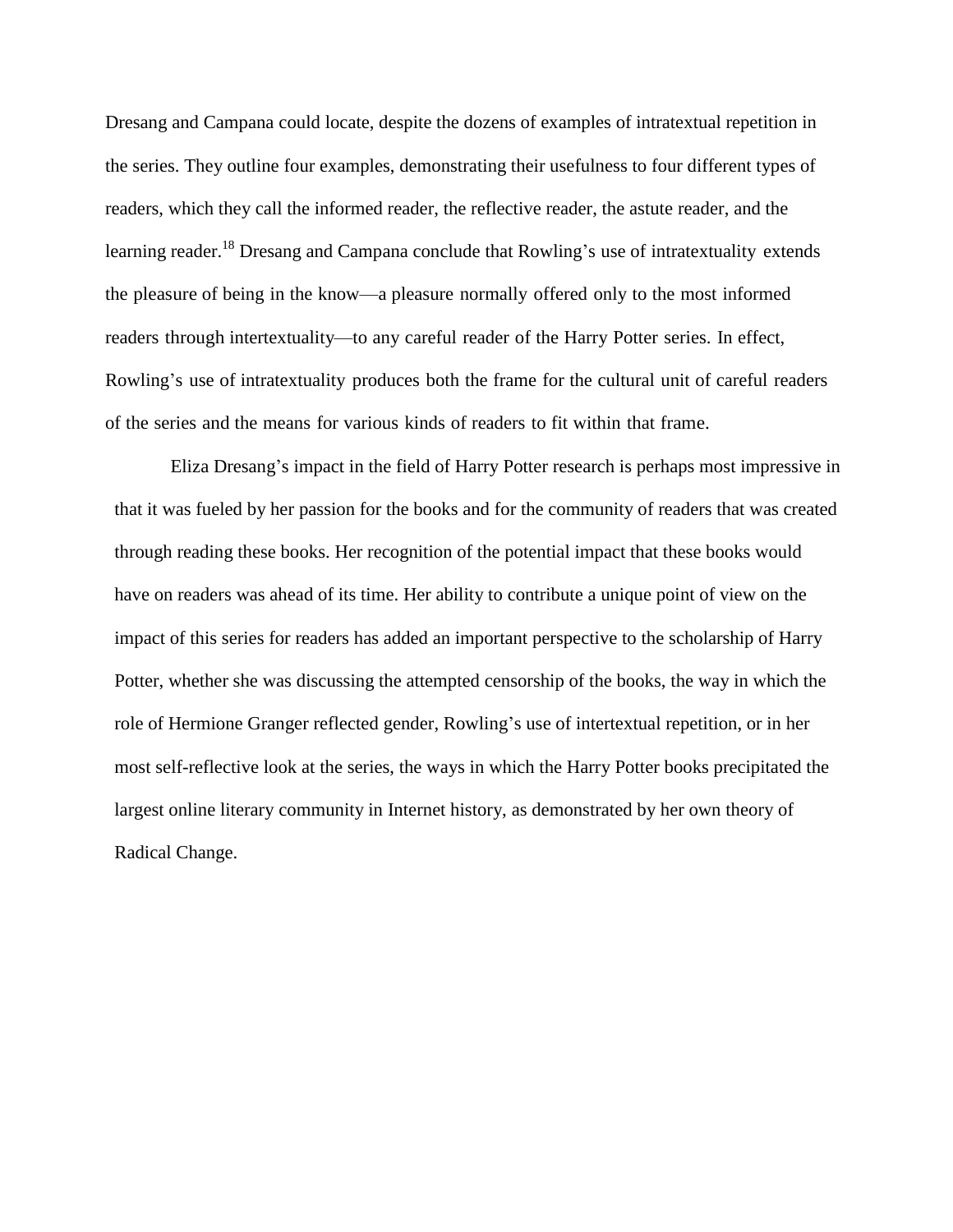## **References**

1. Eliza Dresang, "Harry Potter and Censorship," *Florida Media Quarterly* 27 no. 4 (Summer 2002): 9–14.

2. J. K. Rowling, *Harry Potter and the Sorcerer's Stone* (New York: Scholastic, 1997) [Book 1]; *Harry Potter and the Chamber of Secrets* (New York: Scholastic, 1998) [Book 2]; *Harry Potter and the Prisoner of Azkaban* (New York: Scholastic, 1999) [Book 3]; *Harry Potter and the Goblet of Fire* (New York: Scholastic, 2000) [Book 4]; *Harry Potter and the Order of the Phoenix* (New York: Scholastic, 2003) [Book 5]; *Harry Potter and the Half-Blood Prince* (New York: Scholastic, 2005) [Book 6]; *Harry Potter and the Deathly Hallows* (New York: Scholastic, 2007) [Book 7].

3. Eliza Dresang, "Teens Fight for the Right to Read, Write, and Speak," *Voice of Youth Advocates* 34, no. 2 (June 2011): 134–35*.*

4. Farah Mendlesohn, "Crowning the King: Harry Potter and the Construction of Authority," in *The Ivory Tower and Harry Potter*, edited by Lana A. Whited (Columbia: University of Missouri Press, 2002).

5. Eliza Dresang, "Hermione Granger and the Heritage of Gender," in *The Ivory Tower and Harry Potter*, edited by Lana A. Whited (Columbia: University of Missouri Press, 2002), 218.

6. Ibid., 220.

7. Ibid., 233.

8. Ibid., 236, 238.

9. Ibid., 221.

10. J. K. Rowling, "J. K. Rowling Discusses the Surprising Success of 'Harry Potter,'" *Larry King Live*, October 20, 2000 (New York: Cable News Network); transcript retrieved from